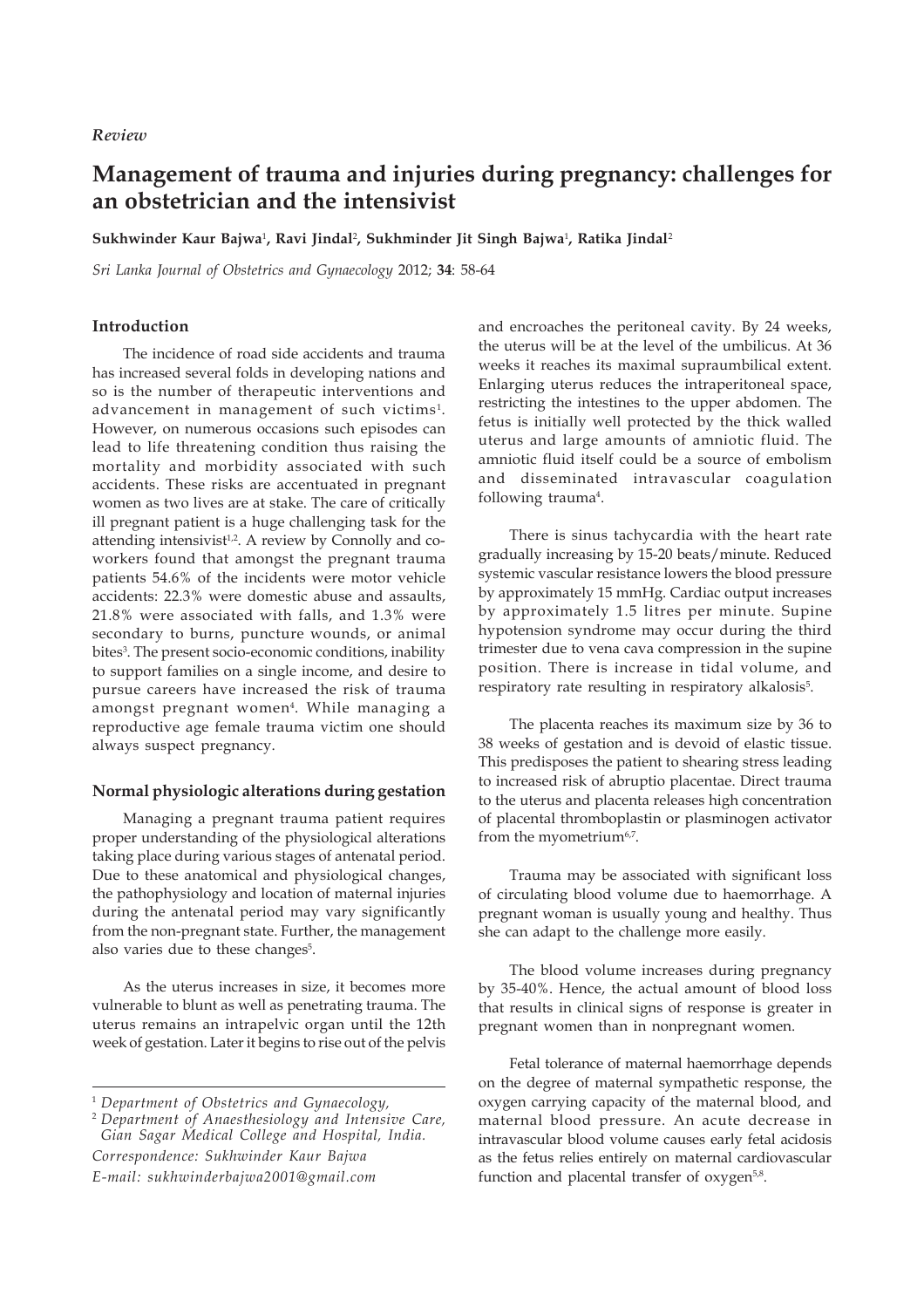Pregnancy induced generalized weight gain, increase in breast size, respiratory tract mucosal oedema, decreased functional residual capacity (FRC), and increased oxygen consumption during pregnancy result in difficult intubation and increased chances of airway management complications. Hence a short handled laryngoscope may be required. Also a smaller internal diameter endotracheal tube may be required due to laryngeal oedema<sup>9,10</sup>.

## **Impact of maternal pathophysiology on fetus**

Hypoxia, placental abnormalities, infection, drug effects, and preterm delivery are the most important causes of fetal morbidity and mortality. Fetal death usually results from fetal hypoxia. Fetal hypoxia, and acidosis result due to a decrease in maternal hematocrit greater than 50% and a decrease in maternal mean blood pressure of 20% or a maternal PaO<sub>2</sub> less than 60 mmHg (oxygen saturation  $\leq 90\%$ ).

The most important surgical risk to the fetus is preterm delivery. Before 23 weeks' gestation, preterm delivery uniformly results in neonatal mortality. Major long-term defects associated with delivery at 24, 25, 26, and 28 weeks occur in 70%, 50%, 40%, and 20% of neonates, respectively. After 28 weeks' gestation, chances of survival are greater. Preterm labour in a trauma patient usually results from abruptio placentae. However, other etiologies must be kept in mind. Preterm labour may be the cause of abdominal pain or a consequence of nonobstetric disease, trauma, or infection.

Management of preterm labour in trauma or after trauma surgery involves:

- 1. Uterine irritability is not considered labour until evidence of cervical effacement or dilatation exists.
- 2. Prophylactic tocolysis is not indicated. Tocolysis is started only when the following are present: cervical changes of labour, assurance that membranes are intact, and the absence of the contraindications for tocolytics. Also the presence or absence of intrauterine disease is determined by a thorough physical and ultrasonography examination and, perhaps, amniocentesis<sup>11</sup>.

Further, anaesthesia for surgical interventions common in maternal trauma may itself be an independent risk factor for the fetus. There are conflicting reports on increased risk of first trimester abortion as well as fetal malformations due to anaesthesia. After 13 weeks the risk of congenital malformations is minimal. After 24 weeks, surgical intervention for trauma may lead to supine hypotension, neurodevelopmental delay in the offspring, and preterm birth<sup>11-13</sup>.

An uninterrupted supply of oxygenated blood to the fetus is important. Therefore, hypotension should be treated aggressively. To avoid aorto-caval compression, a pregnant patient should be transported and evaluated on her left side (unless a spinal injury is suspected) $6,14$ .

Despite successful resuscitative measures, if fetal distress is present, an emergency caesarean delivery must be performed. However, a non viable fetus may be managed conservatively in utero to optimize maternal oxygenation and circulation<sup>4</sup>.

At any gestational age, documentation of a live fetus by fetal heart auscultation should be done. Continuous fetal monitoring for fetal heart rate changes may be required. During recovery, once patient's condition stabilizes and consciousness is regained, continuous fetal assessment may be discontinued. Further fetal assessment may be done using a combination of recording 10 fetal movements every 12 hours and a nonstress test twice a week till the patient returns to the usual functional state.

Similarly during the acute phase, continuous uterine contraction monitoring may be used after 20- 22 weeks' gestation with a normally formed fetus. Serial cervical examinations are essential for the diagnosis of preterm labour. If no uterine irritability exists, the patient's condition has stabilized, and she can recognize and report fetal movement and contractions, then continuous uterine contraction monitoring can be replaced by maternal perception and patient education about the signs of preterm  $labor11$ .

# **Mechanisms of injuries and trauma during pregnancy**

Severity of injuries determines maternal and fetal outcome. The management, therefore, is also dependent on the severity of maternal injuries. All pregnant women suffering from major injuries should be hospitalised in a setup where surgical as well as obstetric facilities are available. Those with minor injuries should be carefully observed because of risk of complications like fetomaternal haemorrhage. Direct fetal injuries usually tend to occur in late pregnancy, and are typically associated with serious maternal trauma.

# *Blunt injury abdomen*

Blunt trauma during pregnancy may occur due to motor vehicle accidents (40%), fall (30%) and interpersonal violence (20%). During pregnancy, enlarging uterus looses the protection of the bony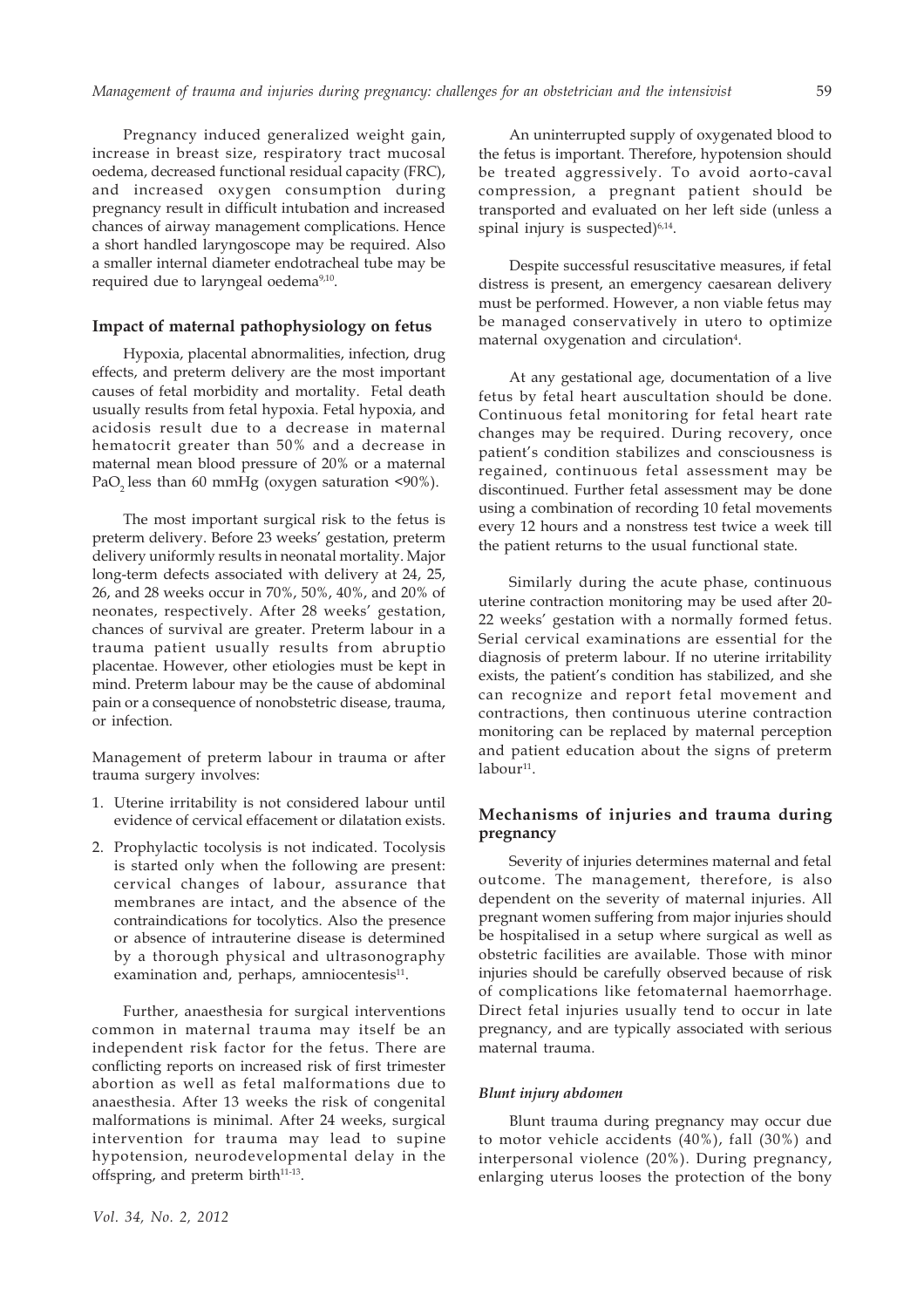pelvis. However, the amniotic fluid, by absorbing the thrust of blunt trauma, protects the fetus to some extent. Engorgement of the pelvic vessels leads to an increase in the chances of retroperitoneal haemorrhage as a result of blunt abdominal trauma15-17.

Fetal mortality after maternal blunt trauma occurs mostly due to placental abruption, maternal shock, and maternal death<sup>18,19</sup>.

# *Penetrating trauma*

Penetrating trauma during pregnancy occurs due to gunshot and stab wounds. Fetal and maternal morbidity and mortality are significantly different. As the pregnancy progresses there is a change in the position of intraabdominal organs – the bowel is pushed up and enlarging uterus occupies most of the abdomen. Hence, penetrating injury to the upper part of the abdomen usually leads to multiple gastrointestinal injuries. During the third trimester, injuries to the lower quadrants of the abdomen almost exclusively involve the uterus. Because the uterus and the amniotic fluid absorb most of the energy of the penetrating object, organ destruction is less<sup>20</sup>.

# *Impact of cranial trauma during pregnancy*

Head and neck injuries, respiratory failure, and hypovolemic shock are the most frequent causes of trauma related maternal death in pregnancy<sup>3</sup>. The management of such patients has a number of constraints – (a) an elevated intracranial pressure (ICP), (b) presence of cervical spine injury, (c) a difficult airway, (d) hypovolemia, (e) altered consciousness, (f) full stomach patient, (g) reduced oxygenation, and (h) pregnancy $10$ .

Mannual "inline stabilization" of the head and neck by an assistant to prevent extension and rotation of the cervical spine during direct laryngoscopy is essential. If fibreoptic intubation is possible it should always be preferred<sup>14</sup>. When patients has Glasgow Coma Scale of 8 or less intubation and mechanical ventilation for both airway control and control of ICP are required<sup>21</sup>.

The ABC (airway, breathing, circulation) of resuscitation is always the first priority and proves life-saving for both the parturient and the fetus<sup>10</sup>.

### *Burn injuries*

Burns, though rare during pregnancy, present a unique medical problem. The mother and fetus are at great risk for fluid loss, hypoxemia, and sepsis. Fluid

replacement, respiratory support, and initial wound care are the emergency management goals in pregnant burn patients. The loss of fluid through the denuded surface can be massive, and the amount often is underestimated in pregnant patients. The burns may be due to thermal or electrical cause.

*Thermal injury:* Occurs in 5-10% of pregnant women. The rule of nine is used to determine the percentage of total body surface area (TBSA) involved, keeping in mind that the large abdominal surface in near term patients counts for a large percentage of TBSA4. Another method is to equate the number of palmer surfaces the burn entails, each palmer surface being equal to 1.25% of body surface. During late pregnancy, 5% is added if the anterior abdomen is involved<sup>9</sup>. The fetal outcome is determined by the general physical condition of the woman and the TBSA involved<sup>4</sup>.

Inhalation injury should be suspected in patients with history of exposure to closed-space fire, facial injury, carbonaceous material in the oropharynx, or respiratory symptoms. There may be interstitial oedema on chest x-ray film, a carboxyhaemoglobin level greater than 10%, or abnormal arterial blood gas levels.

Fetus is at a high risk during smoke inhalation during pregnancy due to its relatively hypoxic state (i.e. normal umbilical vein  $PaO<sub>2</sub>=27$  mmHg). Inhalation injury leads to impaired maternal ventilation (eg, upper airway obstruction from oedema), increased diffusion distance (eg. interstitial alveolar edema), and acute functional anemia from carbon monoxide poisoning. Carboxyhemoglobin (due to carbon monoxide poisoning) values less than 15% usually are well tolerated, whereas values greater than 30% cause severe maternal syncope and fetal death<sup>11</sup>.

However, the signs and symptoms of inhalational injury may not be present until several hours postexposure. Major burn can alter pulmonary function even in the absence of direct lung injury<sup>4</sup>.

*Electrical injury:* Injury occurs due to direct effect of heat generated by the current as well as associated trauma. The type of current, its path through the body, and voltage determine the type and extent of injury. Most victims of electrical injury have multisystem trauma due to violent muscle contraction, skeletal fractures due to fall, and neurologic damage. Since the amniotic fluid is an excellent conductor of electricity, the fetus is at greater risk than the mother $4$ .

# *Domestic and sexual abuse*

Incidence of domestic violence varies from 5% to 20%. Pregnancy complications, preterm delivery low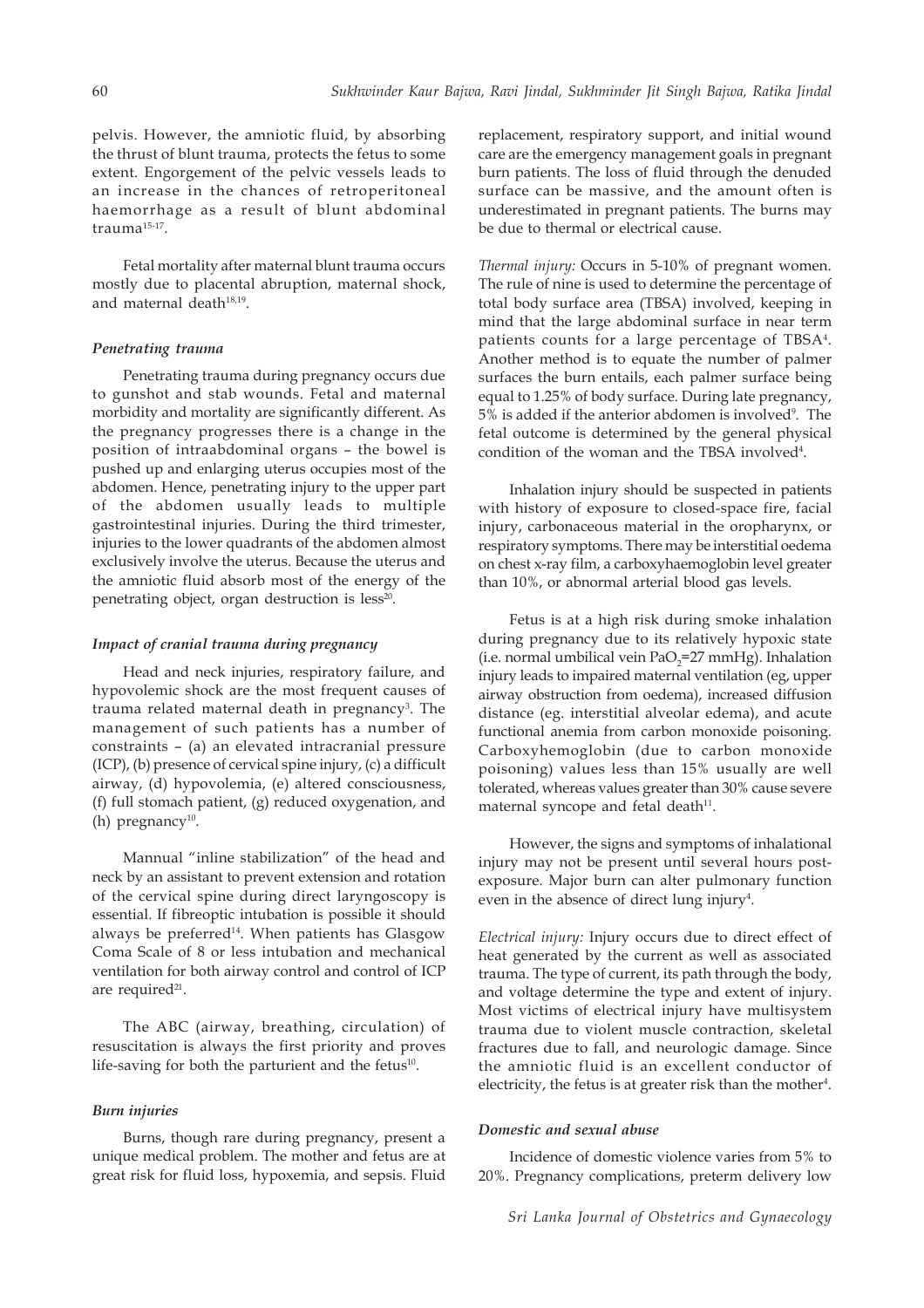61

birth weight, and substance abuse were more common in pregnant women suffering domestic violence. Further, the abuse is recurrent. Management is similar to blunt trauma<sup>11</sup>.

# **Management of trauma and injuries during pregnancy**

Management of the pregnant trauma patient entails management of both mother and the fetus. Maternal wellbeing is of the primary concern. Fetal health is of secondary importance except where perimortem caesarean section may be necessary. The management does not vary widely from that of a nonpregnant patient except for the fact that one should keep physiological changes of pregnancy in mind. Fetal well being is tied with the maternal health. Hence, treatment of mother ensures the fetal management<sup>4</sup>.

#### *Prehospital and initial resuscitation*<sup>22</sup>

It involves ABC of primary treatment. Secure the airway and provide respiratory support with supplemental oxygen through nasal cannula, mask, or endotracheal intubation as necessary. Respiratory alkalosis is physiological in pregnant patients. Further, pregnancy being hypervolemic state, clinical signs of shock might not appear before loss of approximately two litres of blood. Hence, two large bore intravenous lines should be established and crystalloids rushed to maintain intravascular volume. Blood investigations as necessary, including a complete blood cell count, a type and cross-match, and a baseline coagulation profile should be performed. Intake-output charting is essential. Hence, urinary bladder should be catheterised<sup>4</sup>.

Initial neurological assessment should also include that of cervical spine. Lateral x-ray cervical spine may be done if deemed necessary. When the first neurological examination is performed, the right hip of the patient is elevated. After ruling out any vertebral or neurological damage, further assessment is done with the patient in the left lateral position, to prevent severe supine hypotension<sup>4</sup>.

#### Post-resuscitative measures<sup>4,11</sup>

After initial stabilisation of the patient the secondary survey is initiated. Diagnostic peritoneal lavage is done in the midline well above the fundus of the uterus. Assess for uterine irritability, fundal height and tenderness, fetal heart tones, and fetal movements. Cervical effacement and dilation, fetal presentation and the relationship of the fetal presenting part to the ischial spines should also be noted.

In cases suggesting premature labour or antepartum haemorrhage (presence of vaginal bleeding, uterine irritability, abdominal tenderness, pain or cramps), evidence of hypovolemia, changes in or absence of fetal heart tones, hospital admission is mandatory. Fetal monitoring should be continued throughout the resuscitation and postresucitation as deemed necessary.

Exploratory laparotomy in trauma is indicated in cases with positive findings on lavage, free air under the diaphragm (before lavage), progressive abdominal distention with a declining haematocrit, or abdominal wall disruption or perforation. Intraoperative management depends on the type of injury.

Fetal-maternal bleeding can occur with relatively minor trauma. The Rh antigen status of the mother should be considered and anti-D immunoglobulin administered as indicated (300μg).

In-utero fetal transfusion may be considered when the fetus is very immature, 20-26 weeks' gestation.

Uterus should be examined for any penetrating injury in cases where exploratory laparotomy is done. Where such an injury is present and gestation is more than 25 weeks with evidence of fetal compromise, caesarian section is indicated. A paediatrician experienced in the management of premature infants should attend preterm deliveries. If the fetal lungs show maturity, caesarean delivery is indicated for any penetrating injury to the uterus irrespective of presence or absence of fetal compromise. However, in cases with immature lungs but non compromised fetus, uterine repair with conservative management of pregnancy may be done. The risk of patient going into labour postoperatively is, however, present. In the absence of vaginal bleeding or fetal distress, labour may be suppressed with indomethacin, intravenous ritodrine, or magnesium sulfate.

Penetrating uterine injury at less than 25 weeks gestation should be treated conservatively due to 100% neonatal mortality. Fetal fractures, stab or bullet wounds may heal in utero. Maternal haemorrhage or fetal death in association with a uterine laceration that would preclude labour (eg. a large fundal laceration) may require hysterotomy. In general, vaginal delivery is preferable to hysterotomy in cases of fetal death, even if delivery occurs soon after exploration.

Smoke inhalation, electrical burns, burns of both hands and/or both feet, partial-thickness burns that cover more than 10% of the surface area, or fullthickness burns on more than 2% of the surface area require hospital admission.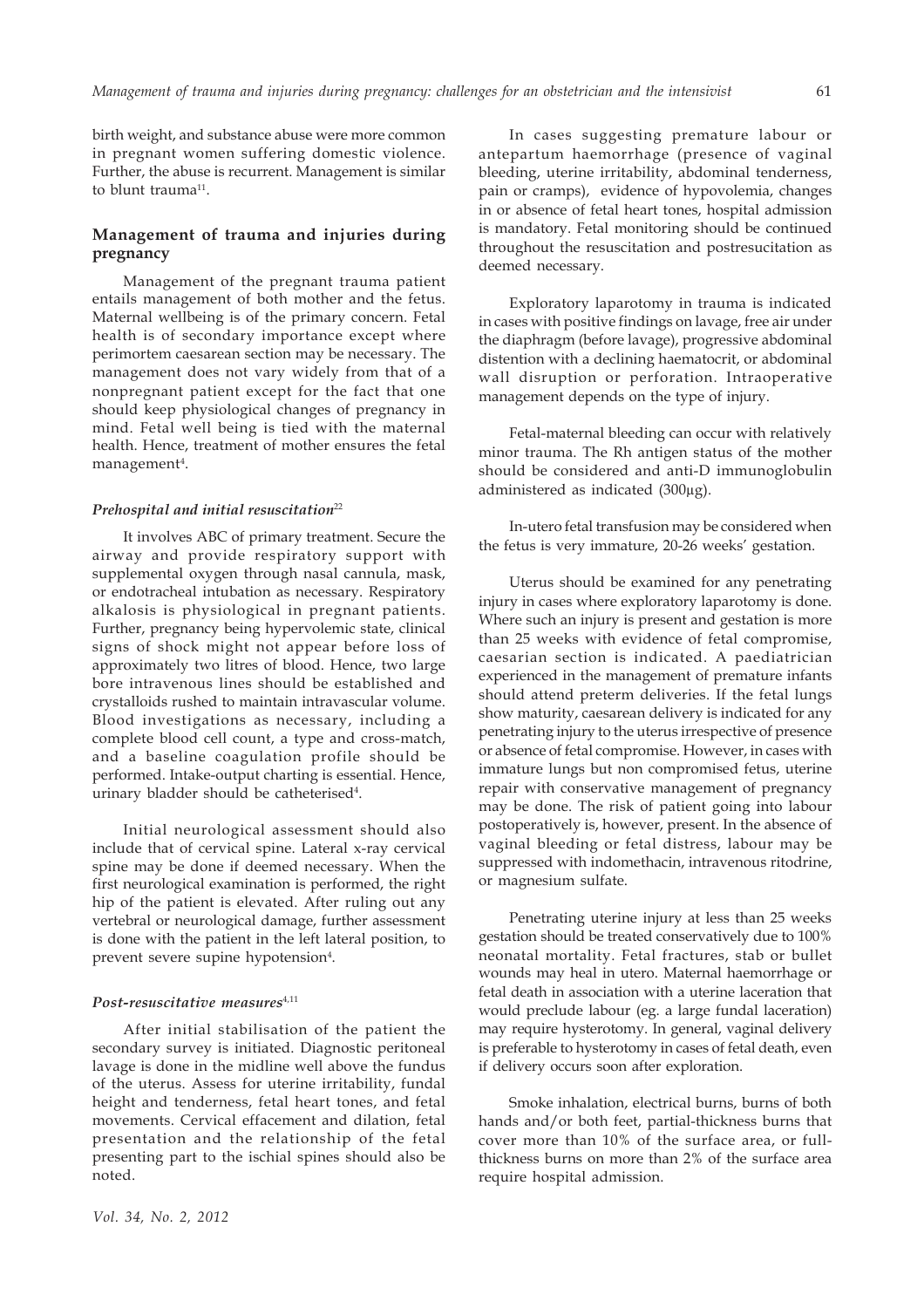The fluid requirements for the first 24 hours after a burn injury are calculated as body surface area burned (%) multiplied by 2-4 ml/kg body weight. Fluid requirements are met with Ringer Lactate. The freewater requirement (i.e. 500 ml) is supplied with 5% dextrose in water. Fifty percent of the replacement fluid is administered in the first 8 hours and the remainder during the next 16 hours. In the next 24 hours, colloids (albumin) are administered to maintain the serum albumin greater than 3 g/100 ml.

Management of a burn patient includes getting an arterial blood sample for gases and carboxyhaemoglobin, as well as a chest radiograph. 100% oxygen is delivered by face mask for at least 3 hours or until the carboxyhaemoglobin level is known. Intubation and mechanical ventilation should be used early in the presence of upper airway obstruction or oxygenation failure.

Sepsis after burns is another major cause of fetal and maternal mortality and morbidity. After cleaning and debridement of the wounds, a topical agent should be applied with a bulky dressing. Silver sulfadiazine cream is used most commonly. However, the sulfa derivative crosses the placenta, displaces bilirubin and thereby can lead to hyperbilirubinaemia in the neonate. Silver nitrate (0.5%) may also be used. However, it requires continuous soaking (i.e. q2h) and a bulky dressing. Tetanus toxoid (0.5 ml) should be administered to all patients with burns and other trauma wherever required.

#### *Vigil during therapeutic interventions*<sup>4</sup>

In addition to the routine vital monitoring, monitoring the central venous pressure response to fluid challenge is a useful guide to fluid resuscitation. Further, maternal serum bicarbonate level correlate with fetal outcome and may be monitored.

Fetal heart rate monitoring using stethoscope and fetal Doppler for early recognition of fetal distress is necessary. Inadequate acceleration of fetal heart rate in response to fetal movements, and/or late or persistent decelerations of fetal heart rate in response to uterine contractions indicate fetal hypoxia.

Radiographic studies as indicated should be performed, as the benefits outweigh the risks to fetus.

# Basic and advanced cardiac life support<sup>22-24</sup>

For a pregnant patient suffering cardiac arrest the following interventions are required:

- 1. The patient is placed in left-lateral position (30 degree) to prevent supine hypotension.
- 2. 100% oxygen is given.
- 3. An intravenous (IV) access is established above the diaphragm.
- 4. Maternal hypotension with a systolic blood pressure <100 mmHg or <80% of baseline requires therapy.

Manual left uterine displacement done with the patient supine is as good as left-lateral tilt in relieving aortocaval compression. Since chest compressions are less forceful with left lateral tilt, manual uterine displacement may be used instead. If chest compressions remain inadequate despite lateral uterine displacement or left-lateral tilt, immediate emergency caesarean section should be considered. Chest compressions should be performed slightly higher on the sternum than normally recommended. This is because the diaphragm and abdominal contents are raised by the gravid uterus.

Defibrillation with the recommended ACLS defibrillation doses may be performed. There does remain a small risk of inducing fetal arrhythmias. However, cardio version and defibrillation on the external chest are considered safe at all stages of pregnancy.

# *Emergency caesarean section*

The emergency caesarean section team should be activated at the onset of maternal cardiac arrest. Emergency caesarean section may be considered at 4 minutes after onset of maternal cardiac arrest if spontaneous circulation fails to return<sup>22,24</sup>. This is because delivery within five minutes carries the best chance of fetal and maternal survival. Perimortem caesarean section may be considered even if this limit has been exceeded because several case reports have shown neonatal survival with longer arrest to delivery intervals. Delivery of the infant abdominally might also have resuscitative benefits for the mother by diminishing the fetal-placental mass and improving cardiac return and hence cardiac output<sup>4</sup>.

# *Prophylactic and preventive measures to be adopted*

Trauma due to road traffic accidents and domestic violence are preventable. Proper use of seat belt helps decrease maternal and fetal injury and mortality after motor vehicle crashes. The lap belt should be placed below the gravid abdomen, with the shoulder harness off the side of the uterus, between the breasts and over the midline of the clavicle25-27. Seat belts placed directly over the uterus can cause fetal injury<sup>28</sup>.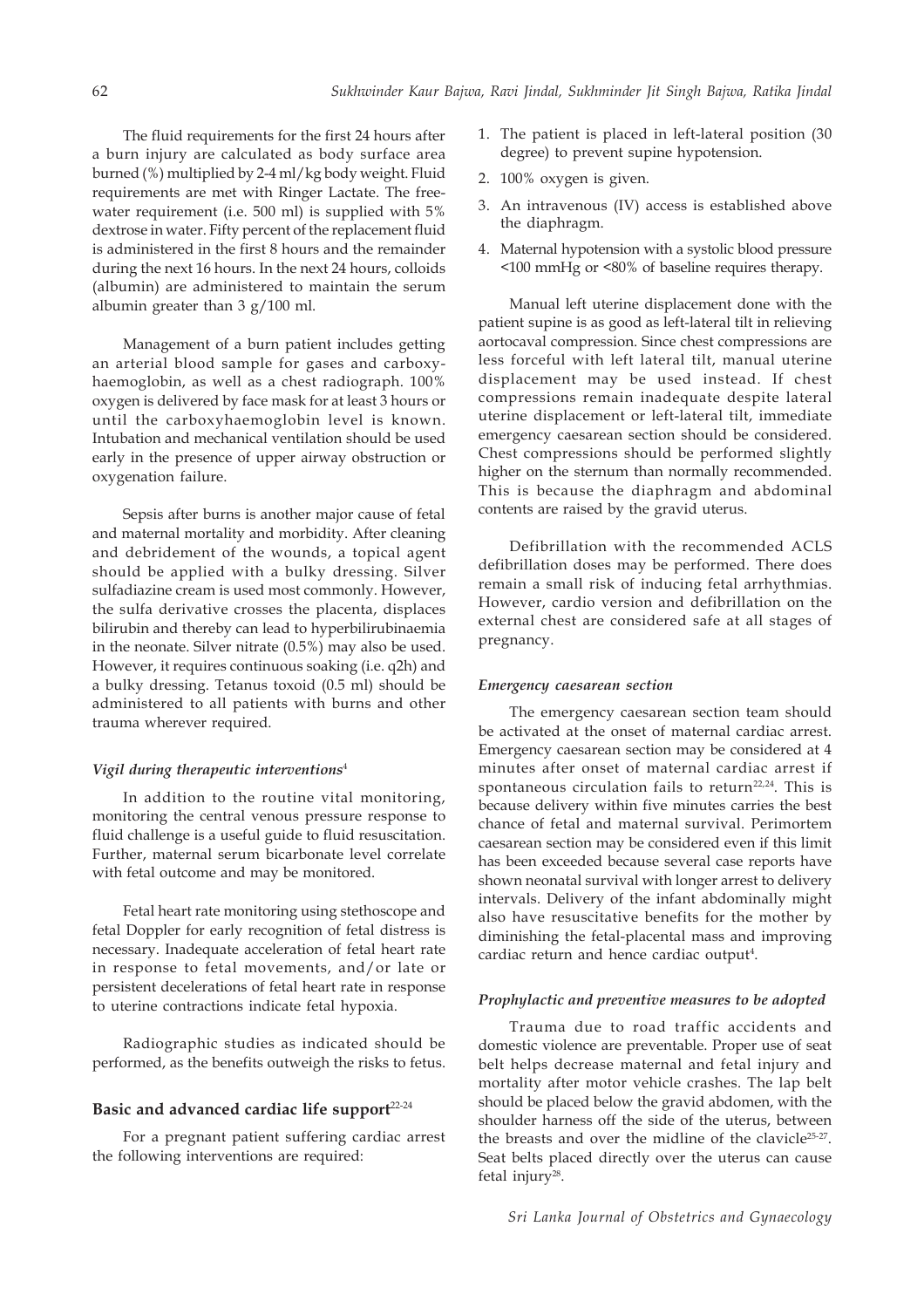

*Figure 1.* **The incorrect and correct way to wear the seat belt during pregnancy.**

## **Rabies exposure during pregnancy**

The fatality is almost 100% in pregnant patients exposed to rabies and an indeterminate risk to the fetus29,30. Even, the fears and concerns regarding rabies immune globulin and killed rabies virus vaccines have not been completely addressed but several studies assessing the safety of this treatment have failed to identify these risks $31-33$ . However, a general consensus among the medical fraternity recommends no contraindication to rabies post-exposure prophylaxis (PEP) in pregnancy $34$ .

There is enough literary evidence which clearly demonstrates the safety of rabies PEP for pregnant patients and no association between treatment and adverse outcomes<sup>31-33</sup>. There is one large study which established that tissue culture-derived vaccines and human immune globulin did not lead to any increased risk for congenital anomalies or to any effect on intrauterine or infant growth or development with a follow up period of 1 year postpartum<sup>33</sup>. Whatever is the outcome of these studies, but a common observation suggests that PEP is generally safe and should follow the same pattern as in general population.

# **Conclusion**

Pregnancy presents a major challenge in trauma care as both the mother and child are at risk and because it is difficult to follow standard protocols in such situation. A pregnancy test is mandatory for all women of child bearing age involved in trauma.

Successful management of such cases requires an interdisciplinary approach. Anaesthesiologists, by virtue of their knowledge about the physiological changes of pregnancy and their familiarity with the procedure of cardio-pulmonary resuscitation, have a greater role in the care and management of these patients. The initial resuscitation should follow advanced trauma life support.

#### **References**

- 1. Bajwa SS, Kaur J, Bajwa SK, Kaur G, Singh A, Parmar SS, Kapoor V. Designing, managing and improving the operative and intensive care in polytrauma. *J Emerg Trauma Shock* 2011; **4**: 494-500.
- 2. Bajwa SK, Bajwa SJ, Kaur J, Singh K, Kaur J. Is intensive care the only answer for high risk pregnancies in developing nations? *J Emerg Trauma Shock* 2010; **3**: 331-6.
- 3. Connolly AM, Katz VL, Bash KL, *et al*. Trauma and pregnancy. *Am J Perinatol* 1997; **14**: 331-35.
- 4. Rudra A, Ray A, Chatterjee S, Bhattacharya C, Kirtania J, Kumar P, Das T, Ray V. Trauma in pregnancy. *Indian J Anaesth* 2007; **51**: 100.
- 5. Baker BW. Trauma. In: Chestnut DH, editor. Obstetric Anesthesia: Principles and Practice. St Louis: Mosby; 1999. 1041-50.
- 6. Daponte A, Khan N, Smith MD, Gegiannis E. Trauma in pregnancy. *S Afr J Surg* 2003; **41**: 51-54.
- 7. Chulu A, Kuczkowski KM. Anaesthetic management of the parturient with massive peripartum haemorrhage and fetal demise. *Anaesthesia* 2003; **58**: 933-34.
- 8. Clark SL, Cotton DB, Lee W, *et al*. Central haemodynamic assessment of normal term pregnancy. *Am J Obstet Gynecol* 1989; **161**(6 Pt 1): 1439-42.
- 9. Kuczkowski KM, Reisner LS, Benumof JL. Airway problems and new solutions for the obstetric patient. *J Clin Anesth* 2004; **49**: 214-18.
- 10. Kuczkowski KM. Trauma in the pregnant patient. *Current Opinion in Anaesthesiology* 2004; **17**: 145-50.
- 11. Mahoney B, Schwaitzberg SD, Newton ER. Trauma and pregnancy. Medscape references.
- 12. Mazze RI, Kallen B. Reproductive outcome after anesthesia and operation during pregnancy: a registry study of 5405 cases. *Am J Obstet Gynecol* 1989; **161**(5): 1178-85.
- 13. Duncan PG, Pope WD, Cohen MM, Greer N. Fetal risk of anesthesia and surgery during pregnancy. *Anesthesiology* 1986; **64**(6): 790-4.
- 14. Kuczkowski KM, Fouhy SA, Greenberg M, Benumof JL. Trauma in pregnancy: anaesthetic management of the pregnant trauma victim with unstable cervical spine. *Anaesthesia* 2003; **58**: 822-6.
- 15. Connolly AM, Katz VL, Bash KL, McMahon MJ, Hansen WF. Trauma and pregnancy. *Am J Perinatol* 1997; **16**: 331- 6.
- 16. Baerga-Varela Y, Zietlow S, Bannon MP, Harmsen WS, Ilstrup DM. Trauma in pregnancy. *Mayo Clin Proc* 2000; **75**: 1243-48.